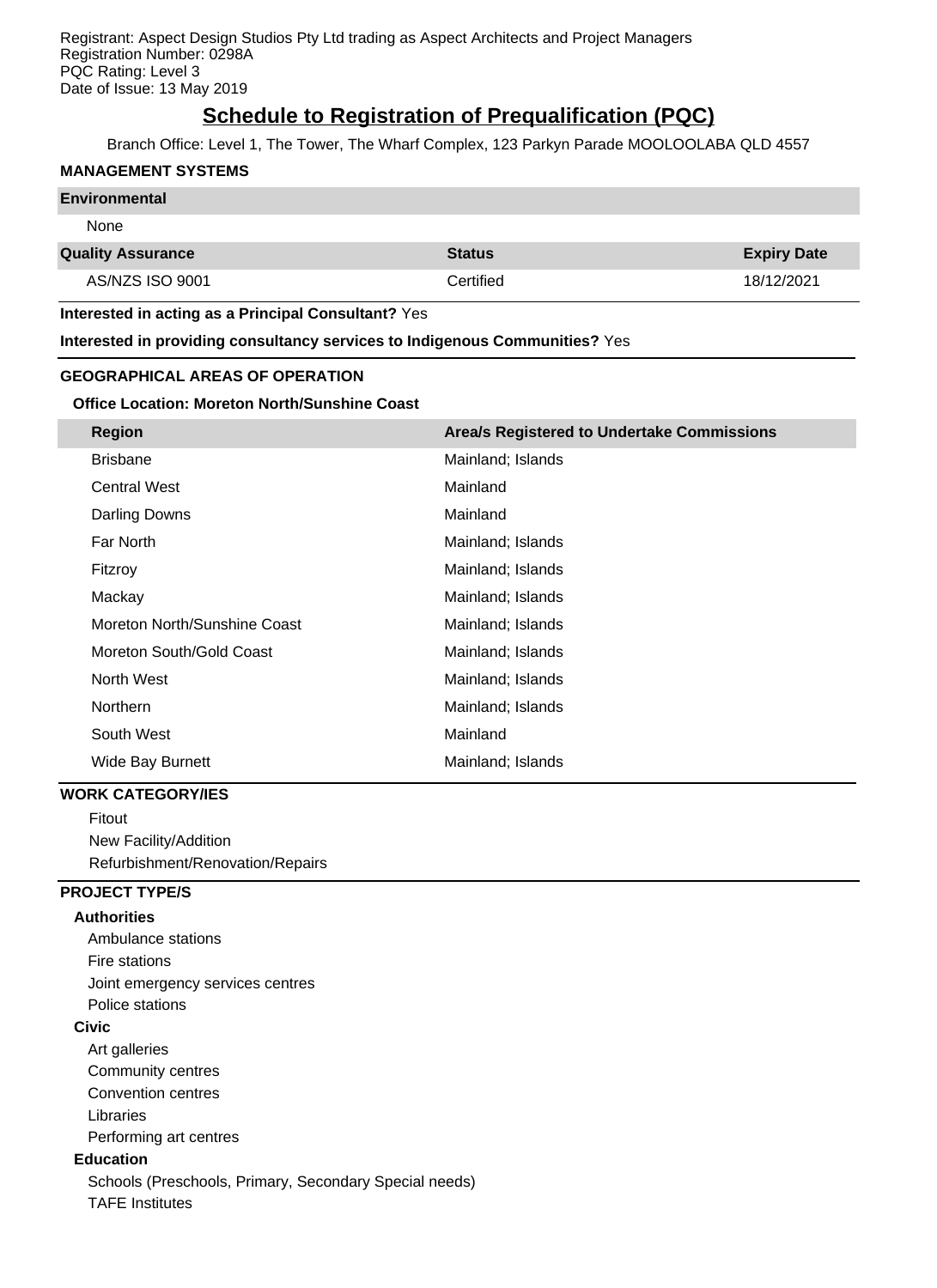## **PROJECT TYPE/S**

## **Health Care**

Child care centres

Health centres/clinics

Hospitals district

Hospitals general

Nursing homes/Aged facilities

## **Heritage**

Heritage buildings

# **Industrial**

Industrial

# **Offices**

High rise (over three storeys) Low rise (up to three storeys)

## **Recreational**

**Gymnasiums** 

Recreation centres and facilities Sport centres and facilities

Stadium

## **Residential**

Duplexes (attached) Houses (detached single dwelling) Units Units - Seniors

## **COMMISSION TYPE/S**

| <b>CWMF - Building Project Management</b>    |                                     |                                                         |  |  |
|----------------------------------------------|-------------------------------------|---------------------------------------------------------|--|--|
| <b>Service Activity</b>                      | <b>Building Industry Consultant</b> | <b>Registration Details</b>                             |  |  |
| <b>Building Project</b><br><b>Management</b> | Builder - Low Rise (QBCC)           | - Aspect Design Studios Pty Ltd -<br>75619 - 27/12/2019 |  |  |
| <b>CWMF - Design and Documentation</b>       |                                     |                                                         |  |  |
| <b>Service Activity</b>                      | <b>Building Industry Consultant</b> | <b>Registration Details</b>                             |  |  |
| <b>Building Design</b>                       | Registered Architect (BOAQ)         | Ken Down - BOAQ 1139                                    |  |  |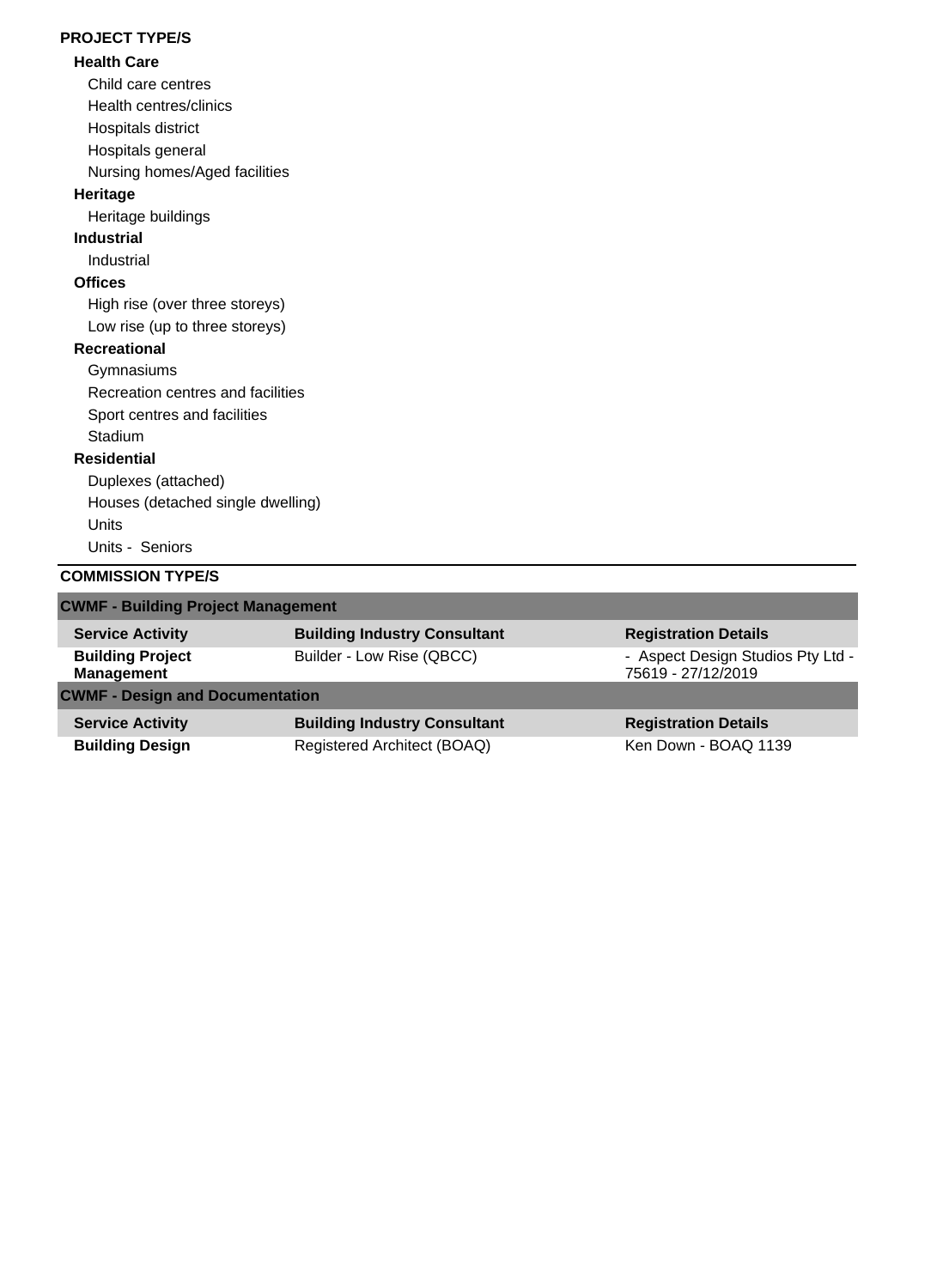Registrant: Aspect Design Studios Pty Ltd trading as Aspect Architects and Project Managers Registration Number: 0298A PQC Rating: Level 3 Date of Issue: 13 May 2019

# **Schedule to Registration of Prequalification (PQC)**

Branch Office: 2/31 Merivale Street SOUTH BRISBANE QLD 4101

#### **MANAGEMENT SYSTEMS**

#### **Environmental**

None

#### **Quality Assurance Status Expiry Date**

AS/NZS ISO 9001 **Certified** 18/12/2021 **Certified** 18/12/2021

#### **Interested in acting as a Principal Consultant?** Yes

**Interested in providing consultancy services to Indigenous Communities?** Yes

#### **GEOGRAPHICAL AREAS OF OPERATION**

#### **Office Location: Brisbane**

| <b>Region</b>                | Area/s Registered to Undertake Commissions |
|------------------------------|--------------------------------------------|
| <b>Brisbane</b>              | Mainland; Islands                          |
| <b>Central West</b>          | Mainland                                   |
| Darling Downs                | Mainland                                   |
| Far North                    | Mainland; Islands                          |
| Fitzroy                      | Mainland; Islands                          |
| Mackay                       | Mainland; Islands                          |
| Moreton North/Sunshine Coast | Mainland; Islands                          |
| Moreton South/Gold Coast     | Mainland; Islands                          |
| North West                   | Mainland; Islands                          |
| <b>Northern</b>              | Mainland; Islands                          |
| South West                   | Mainland                                   |
| <b>Wide Bay Burnett</b>      | Mainland; Islands                          |

#### **WORK CATEGORY/IES**

Fitout New Facility/Addition Refurbishment/Renovation/Repairs

## **PROJECT TYPE/S**

#### **Authorities**

Ambulance stations Fire stations Joint emergency services centres Police stations **Civic** Art galleries Community centres Convention centres Libraries Performing art centres **Education** Schools (Preschools, Primary, Secondary Special needs) TAFE Institutes